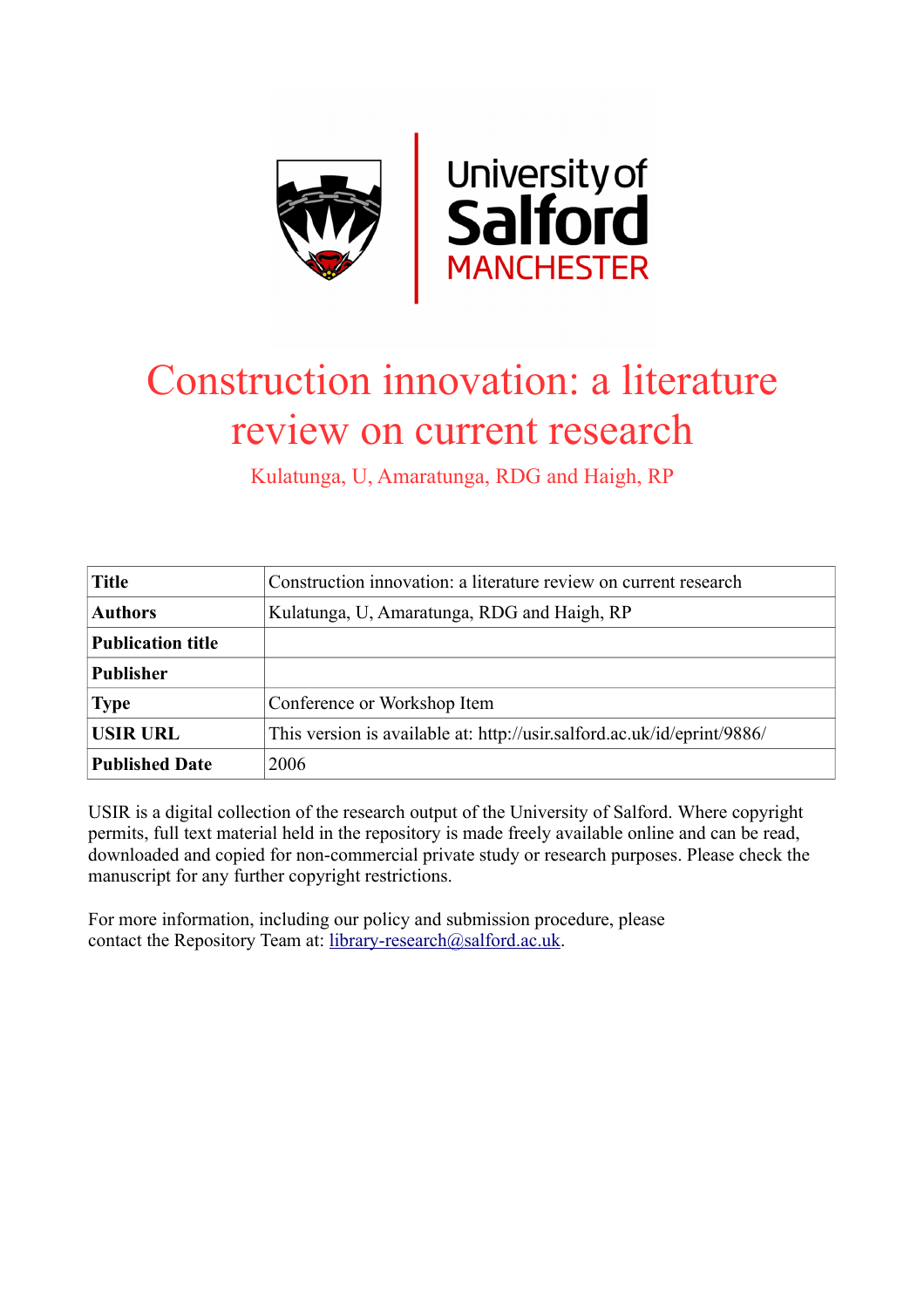# **CONSTRUCTION INNOVATION: A LITERATURE REVIEW ON CURRENT RESEARCH**

#### **K.J.Kulatunga, R.D.G.Amaratunga & R.Haigh**

Research Institute of Built and Human Environment, University of Salford, Salford M7 1NU E-mail: K.J.Kulatunga@pgr.salford.ac.uk

**ABSTRACT**: Innovation in construction is a subject being discussed during a considerable period of time. However current research and statistical data shows that construction is lagging behind other sectors in the aspects of productivity and efficiency for which lack of innovation is blamed. This paper is an effort to illustrate present status of construction innovation research and perceptions of researchers and practitioners based on a review of current literature. Emphasis was placed on identifying the prevailing nature of construction innovation with reference to enabling and disabling factors and ways to improve the performance of construction to address the stakeholder needs.

**Keywords-** Construction Industry, Construction Innovation

# **1 INTRODUCTION**

The construction industry is being increasingly challenged to successfully innovate in order to satisfy the aspirations and needs of society and clients, and to improve the competitiveness (Latham, 1994). Number of definitions is given for innovation within the literature. Dulaimi (2005) identifies innovation as the generation, development and implementation of ideas that are new to an organisation and that has practical or commercial benefits. It is generally accepted that innovation is the implementation of significantly new processes, products or management approaches in order to increase efficiency of an organisation (Seaden, 2003). The work of Sexton and Barrett (2003) emphasis that for an innovation to be successful, *new ideas* should be followed by *effective implementation* and must *improve overall organisational performance.* Further it was agreed among researchers (Dulaimi, 2005, Seaden, 2003, Sexton and Barrett, 2003) that ideas should not necessarily be new to the world, but to the organisational context under concern to generate innovation.

The main aim of this literature review is to identify the prevailing knowledge regarding construction innovation in order to identify areas which require further investigation. The literature was organised under four main sections. In the first section nature of construction innovation is discussed, highlighting the specific characteristics. This is followed by facilities to enhance construction innovation and barriers to construction innovation in section two and three respectively. The emphasis of section four is on implementation and management of innovation towards the envisaged goals of the construction industry. Finally the paper is concluded with a conclusion from literature reviewed.

# **2 NATURE OF CONSTRUCTION INNOVATION**

What is the status of construction innovation? Is the industry innovative compared to other main industrial sectors? There are literature to state that construction lags behind the innovativeness of the manufacturing and services sectors. Productivity growth in construction is far below the national average (Nam and Tatum, 1997). In contrast there is literature stating that engineering and construction projects are inherently innovative (Pries and Janszen, 1995; Tatum, 1986; Tatum 1984). The project base nature of construction industry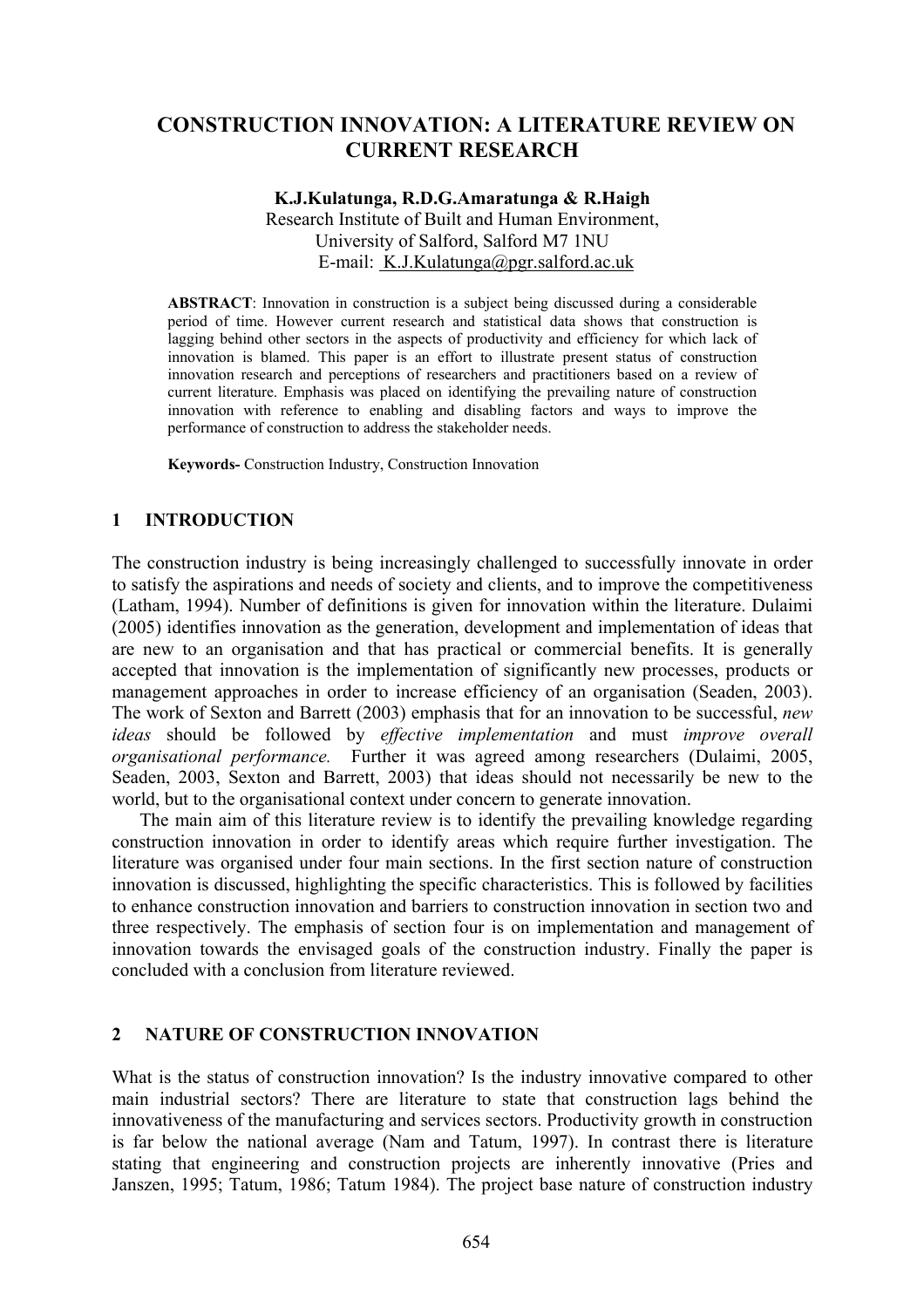makes every project unique (Veshoskey, 1998), thus there is significant opportunity and tendency for new approaches. Building practitioners and their clients have often interpreted these new approaches as innovative behaviour (Seaden and Manseau, 2001). On the other hand uniqueness was criticised as a hindrance for construction innovation. Due to the unique conditions contractor has little to gain from being innovative, other than optimisation of their own process. The economies of scale rarely exist and knowledge gains are rarely being transferred (Pries and Janszen, 1995). There are observations to suggest the effect of uniqueness on innovation depends on the nature of the projects. In the study of use of virtual reality in construction industry, Whyte (2003) identifies that small projects with design reuse and large unique projects motivate use of virtual reality innovatively. When the company is small and work is repetitive it is possible to harvest higher return with comparatively smaller investment on technology. On the other hand large complex projects make room for innovation to overcome the associated practical problems.

Regardless whether the construction industry is innovative or not; there are concerns over the lack of systematic diffusion of innovation through the industry. The Business Roundtable (1982, cited in Nan and Tatum, 1997) attributes lack of innovation not to the lack of capability, but to the absence of a coordinated effort to link market needs and inventive capacity in spite of adequate demand pull as well as supply of promising technologies, such as computers, robotics and advance materials that are standing ready till being utilised through coordinated system. Further, innovations developed to solve problems at project levels are not effectively documented or communicated to others for future reference (Veshosky, 1998) and are rarely commercialised by manufactures (Slaughter, 1991).

Empirical study conducted by Reichstein et al, (2005) using the data form 'UK innovation survey' found out that number of firms engaged in product and/or process innovation in construction sector is lesser than other sectors. Further it was found out that construction firms are less open to the external environment and they tend to have poorly developed research and development (R&D), with low capacity to absorb ideas from external. However, some researchers are skeptical about so called conclusive evidence of the poor performance of the construction industry *compared with* other industrial sectors. Winch (2003) attributes that this observation to the deficiency of Standard Industrial Classification (SIC) on which most researchers categories statistics regarding construction and other sectors. Construction sector in SIC excludes Architectural and Engineering Consultancy firms where large amount of innovative designs are carried out. Further large proportion of value added in construction sector is repair and maintenance work where room is limited for innovation and productivity is low due to the nature of work. Nevertheless, this is not the case in most of the other industries or not significant as such. Thus it can be argued that construction sector under SIC is not comparable with other industries. However, Winch (2003) admits that there is insufficient evidence to state that the construction industry is any worse or better compared to other industries.

The question 'is the industry truly innovative, i.e. good at adopting new processes and products?' still remain without a clear answer. Unfortunately, official statistics are limited in measuring innovation and existing measures are related to the R&D statistics. R&D expenditures, number of R&D personnel, number of patents, number of publications and their citations, etc are considered as indicators of measures of R&D performance, thus for the innovation (Seaden and Manseau, 2001). Is R&D an indicator of innovation? OECD (1996, 1997) has reported that innovation can emerge from various sources of activities, and not only from R&D, although it constitutes an important part of innovation activities. The study of Slaughter (1991), also attest to this statement where majority of innovation was originated at sites by the builders (see section 3). Kline (1985, cited in Seaden and Manseau, 2001) states that research is not the direct source of innovations, and much innovation proceeds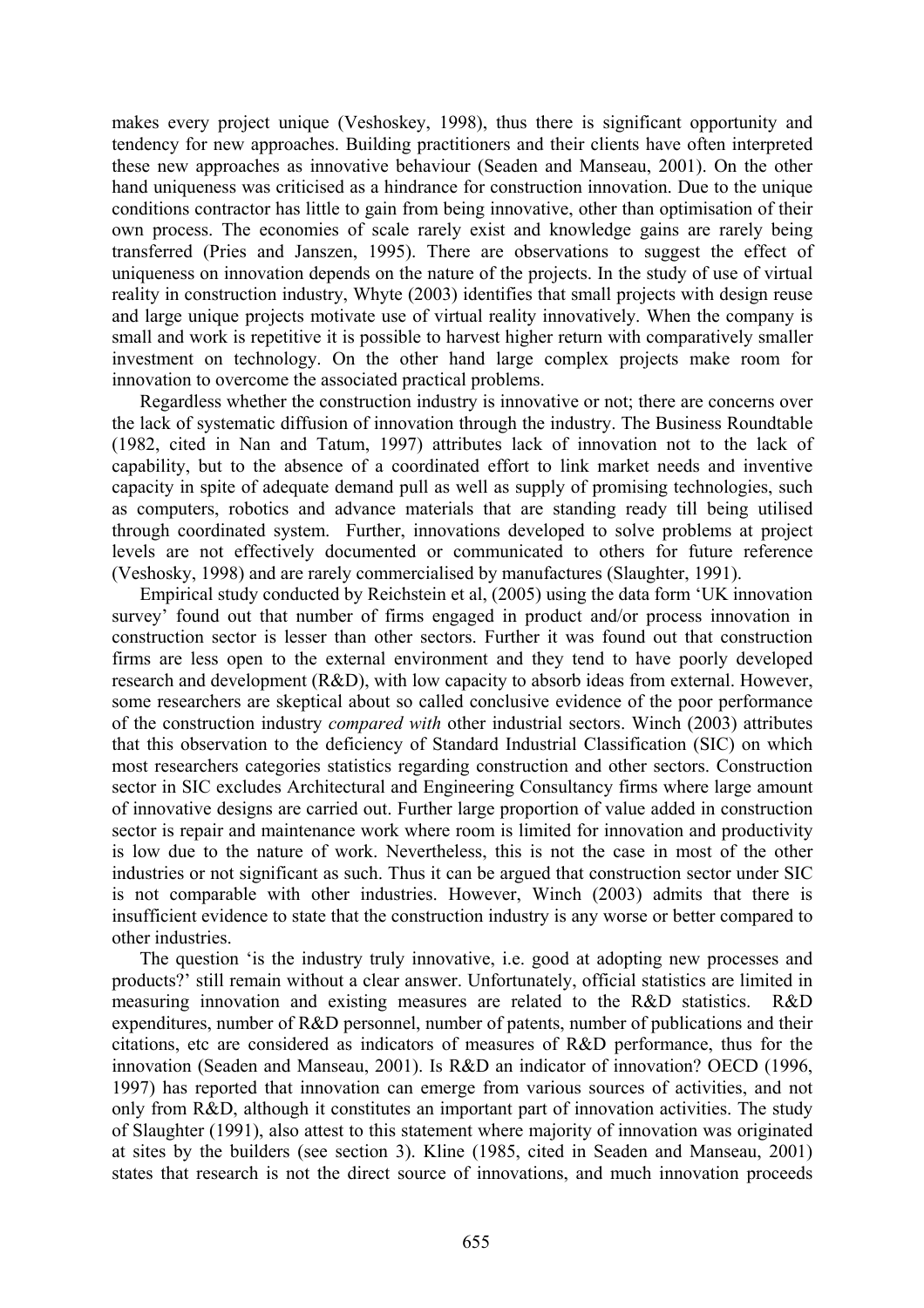with little or no input from current research. Nevertheless, the level of R&D activity has been positively correlated with the relative innovativeness of various industrial sectors, particularly high tech manufacturing sectors, therefore considered as a valid indicator of innovation (Seaden and Manseau, 2001)

In recent era construction companies are keen on innovation. Due to the escalating labour charges construction companies identify innovation as a means of being competitive in the international markets (Nam and Tatum, 1997). This fact is reflected by the use of "innovative"/ "innovation" words in the company brochures and other marketing documents (Nam and Tatum, 1997).

The above section discussed different opinions regarding the innovativeness of the construction industry and how the characteristics of the industry has influence the innovation. Following section will look into the facilities to enhance innovation within construction industry.

# **3 FACILITIES TO ENHANCE CONSTRUCTION INNOVATION**

One of the principal themes in the management of innovation is that, 'innovativeness' of the organisation and the extent to which the design of the organisation facilitates or inhibits innovation (Winch, 2000). According to Winch (2000), organisations that are relatively programmed and planned have more difficulties in innovation. This was confirmed in the comparative study on the innovativeness of French and British construction organisation involved in Channel Tunnel project. Based on case studies it was found out that the French were more ready to make process improving innovations than their British counterparts, particularly through the use of automated systems. Winch (2000) attributes this difference to the organisation structure, culture and behaviors of team members. One important difference is the allocation of roles. French had unitary hierarchy with multi skilled managers. In contrast British had multiple hierarchy composed of different, more narrowly defined skills. Further British method of working is more procedural compared to French.

Tatum (1989) found out that to foster innovation, there must be implicit vertical integration. This fact is confirmed by Dulaimi *et al*. (2002), who states that procuring more contracts based on design–build method would enable companies to increase their innovation, compared to design–bid–build, which is known to be one of the causes of fragmentation (Ling, 2003).

To increase the probability of successful innovation, implementation should be preceded by searching for alternatives, evaluating them and justifying the cost (Ling, 2003). Nevertheless, it should be noted that innovation does not originate only from R&D or from manufacturing facilities; but from users as well (Slaughter, 1991). Users innovate when the technology is easy to modify, specifically when the cost for the user to innovate are decreased (Slaughter, 1991). This fact was proven in the detailed field study of a single major innovation in the construction of residential housing; the stressed-skin panel, and innovations relating to its installation. Major finding was that users of stress-skinned panel (in this case the builders) are the main source of innovation who innovate 80% of innovations studied. This research intends to suggest that "learning-by-doing" and user innovation during implementation can be viewed as an iterative process that can push forward the development of a technology (Slaughter, 1991).

Kangari and Miyatake, (1997), identify four main factors that contribute to innovation in Japanese construction industry as: strategic alliances; effective information gathering capabilities; reputation through innovation and technology fusion. The link between innovation and business strategy in a large construction firm in Japan was found to be the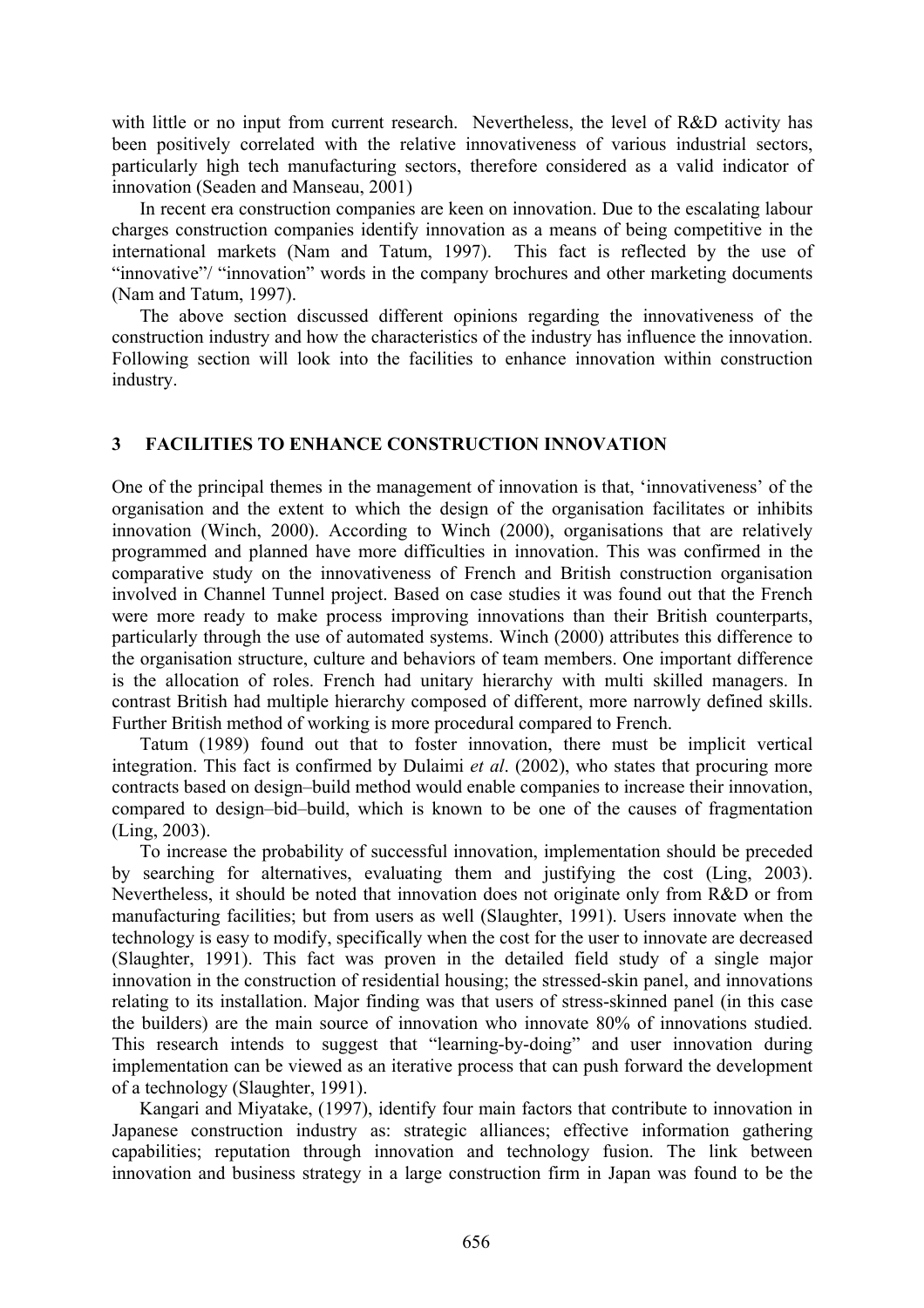long-range technology forecasting that integrates action of today with the vision of tomorrow (Kangari and Miyatake, 1997).

Information plays a key role in innovation as in many other situations. Lack of information regarding innovation is identified as a barrier by Project Managers (Veshosky, 1998). However there were companies that provide information sources but there availability were not properly communicated to the Project Managers thus proper utilisation was not achieved. Further, lack of focus of innovation in external sources was observed, which hinders the ability to learn from others experience and develop the industry as a whole (Veshosky, 1998). Therefore, it can be said that accessibility to information is essential to promote innovation. Veshosky (1998) have come across positive actions which certain companies have taken to improve the information flow to key personnel. They are:

- Assigning responsibility for managing innovation information to a specific individual or group;
- Maintaining a file or database of innovation information:
- Conducting internal technical seminars;
- Producing internal technical reports;
- Providing library capabilities including electronic information services;
- Encouraging project managers and engineers to interact with windows to external; and
- Encouraging project managers and engineers to participate in professional activities;

Early research has identified the importance of client to promote innovation. The Business Roundtable (1981, 1982, cited in Nam and Tatum, 1997) claimed that technological progress in construction requires the clients' involvement and leadership. In most cases, the willingness of client for risk sharing, commitment to innovation and leadership in project planning and execution seemed to be critical for the success of the innovation process (Nam and Tatum, 1997). The research suggest that there might be a close relationship between the clients' technical competence and their active participation in the project or at least a better understanding of technical matters for timely approval of innovative ideas. In addition, the clients' important role as the leader of the project appeared to influence the project environment by encouraging more integration among project participants. On the other hand, lack of above mentioned capabilities by the client may negatively effect the innovation. Ivory (2005) studied three projects where the influence of client had adversely effect the innovations. In this particular three case studies desire of clients to avoid risk associated with the innovations were highlighted. In each case, it is clear that the clients actively sought to control innovation and to ensure that it did not threaten the project or the resulting buildings (Ivory, 2005). However the case studies also provided some insight to the reasons behind the suppression of innovation. The dangers to clients of innovation stem both from short-term consequences, such as late or over-budget projects and from longer-term issues, hidden amongst the 'unknowns', such as higher than expected running costs or maintenance bills. In two case studies it was noted that the benefits of innovations were targeted at the users, but the paying client did not benefit from them. On the other hand client was facing the danger of criticism if the innovation failed. Further, in some instances clients simply failed to see the benefits of the innovation. Despite the arguments the projects studied were highly client focused, but the criticism is from the aspect of the encouragement to innovation. Ivory (2005) argues that the clients' intention of using established innovations rather than taking risks in new innovations hinder the advancement of technological frontier which can cause adverse effect to the industry in long term.

Above section identified the factors that positively influence the construction innovation. Further, it was revealed, how important the commitment of client for construction innovation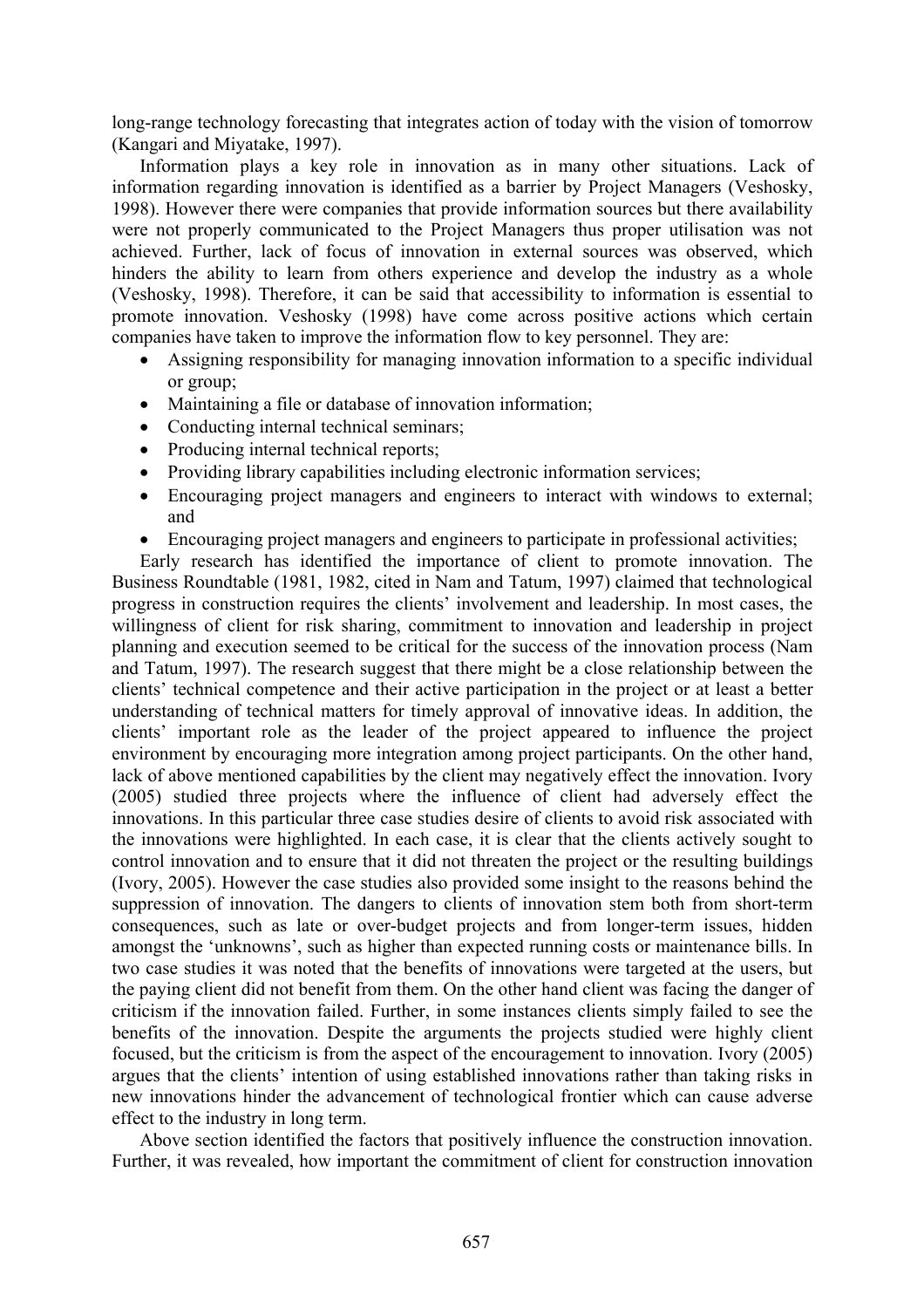and how lack of clients commitment to innovation can become a barrier. The following section further discusses barriers to construction innovation.

#### **4 BARRIERS TO CONSTRUCTION INNOVATION**

The fragmented nature of the construction process is identified as the main barrier to innovation (Pries and Janzen, 1995). Contractors and consultants are isolated from one another and contractors are often of small size and fragmented (Gann 2000). Moreover, construction projects also have a significant coordination and integration problems due to extreme specialisation of functions and/or involvement of various professions (Nam and Tatum, 1992).On the other hand the fragmentation of the professional bodies in construction has weaken their ability to act as honest brokers of innovation as they typically threaten the interests of one or other amongst them (Winch, 1998).

The particularly long life span of the construction products are also viewed as a barrier to innovation as it compels the client to stick to known methods rather than being radically innovative (Blayse and Manley, 2004). Since risk of failure is higher in construction, trialand-error approach is not much acceptable (Nam and Tatum, 1997).

Due to technical regulations the room to be innovative is restricted (Blayse and Manley, 2004; Veshosky, 1998). Pries (1995, p: 45) exaggerates the scenario to the extent of stating that the "enterprises do not produce for the client; they produce to meet government regulations". The research of Bowle (1960, cited in Ling, 2003) provides evidence to that restrictions imposed by regulations have been a hindrance to the construction innovation for a long time.

The construction industry is also known for conservatism; professionals cling to an accepted industry practice and norms in fulfilling client's need; changes are taken as a threat, and slack resources are rarely permitted (Nam and Tatum, 1997). These statements were confirmed in the interviews conducted by Dulaimi (2005). In the interviews some Project Managers had expressed concerns that innovators who may go beyond established organisational policies and practices might trigger an increased risk on the project objectives. In this context, securing the support of project parties may become increasingly challenging. Many Project Managers have also referred to the very tight schedules, undue emphasis on cost-cutting measures, economic recession and lowest bidding practice that impeded their actual ability to innovate. Veshosky (1998) also received similar comments from the Project Managers. Further he observed very diverse opinions about innovation. Some Project Managers state that they don't do innovation because it is against organisational and industrial culture. Whereas some Project Managers considered innovation as "sustainable competitive advantage"

The commitment from top management and the level of technical expertise have been evident as preconditions for successful innovation in construction (Nam and Tatum, 1997). Top executives in innovative organisations appear to assume responsibility actively for technological decision making and have sufficient technical expertise to do so. Nevertheless many managers, in particular high level managers, in construction industry appear to have a limited view concerning their roles in the innovation process. They no longer see themselves as engineers who actively make technical decisions; they claim that their roles as managers prevent them from being personally involved in engineering. The belief in the supremacy of management (including marketing, customer contact and management of R&D) over engineering appears common in design and construction (Nam and Tatum, 1997). However, the suggestion of Nam and Tatum (1997) that the construction should be managed by technically competent people is not always supported. Pries and Janszen (1995) identifies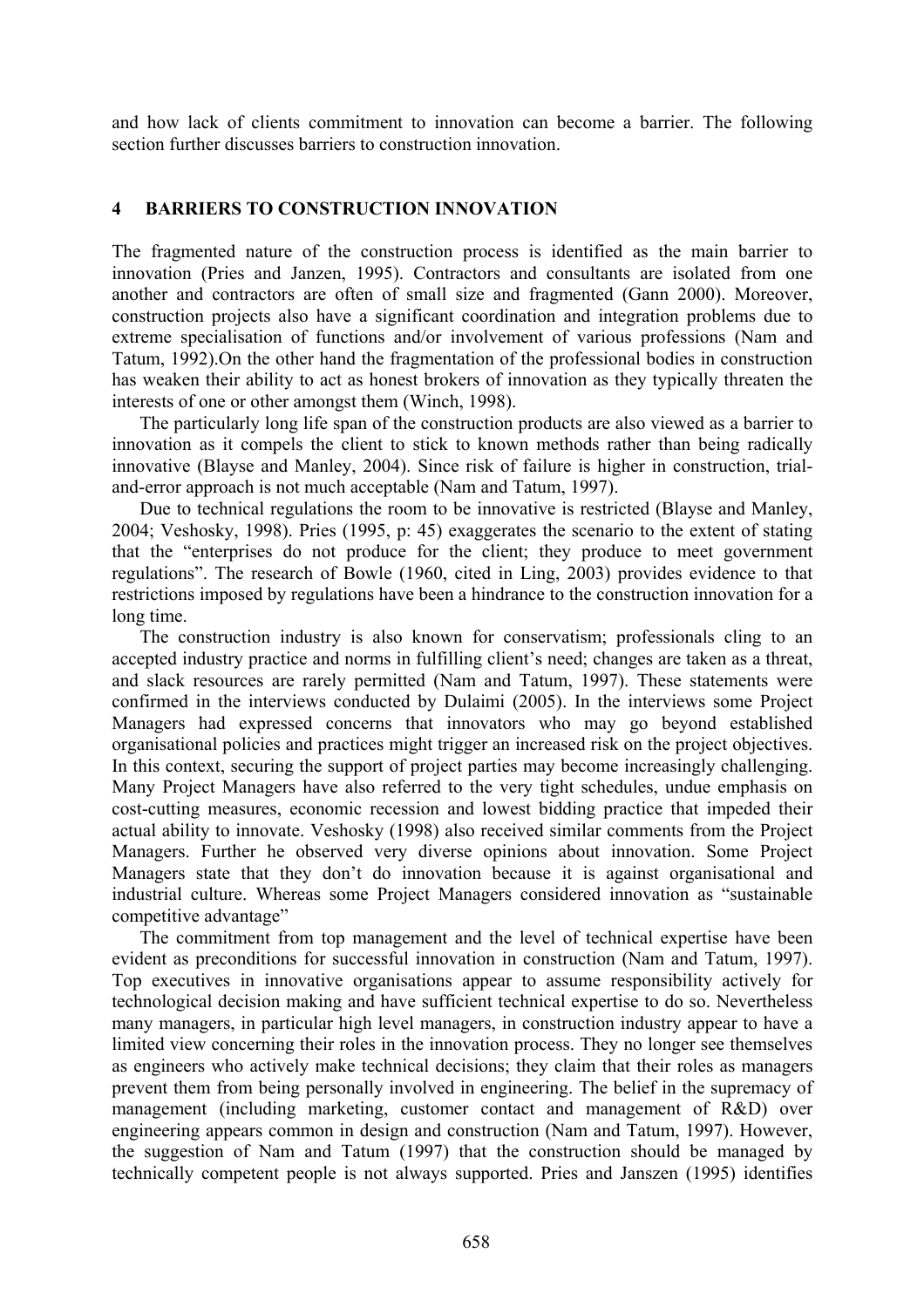'engineer's paradigm' or strict technical focus as a barrier to innovation. Pries and Janszen (1995)'s study revealed that only 4% of the managers have a degree in economics or management subjects, while 51% are engineers, 2% have law degrees and the rest didn't have any academic qualification at all. All of them were gradually promoted to the top management position which is perceived to be superior as Nam and Tatum (1997) implies. In the authors' opinion this pattern of promotion had resulted in placing engineers and technicians in a dilemma between practicing there technical skills where they are good at, and performing managerial tasks where they lacks competence. Thus innovative ideas may not be managed prudently to gain expected results. In the following section it is further discussed how the innovation should be managed towards achieving the goals of the construction industry.

# **5 INNOVATION IMPLEMENTATION**

The literature identifies two broad variables that govern the decision of innovation i.e. business environment and business strategy. Further, size of firm and its specialisation is also to be considered. The study conducted by (Seaden, 2001) on Canadian construction industry revealed that smaller firms being more risk averse, with lower intensity of use of innovative practices, whereas a greater percentage of larger firms reported adopting technological or business changes with significant impact on their business.. However Blayse and Manley (2004) contradict the lower intensity of innovation of smaller firms as the research conducted suggest approximately 75% of innovations emerged from smaller firms. Nevertheless, they further state that majority of innovations from the smaller firms are process innovations. Regardless to the intensity of innovation, smaller and particularly medium size firms indicated that such changes provided them with bigger competitive advantage when compared to large firms

One school of thought suggests that the innovation can only create competitive advantage when managed properly (Pries and Janszen, 1995). Another school of thought takes the view that innovation is unmanaged self organise processes originating due to collective motivation of individuals (McElroy, 2002). However the project based nature of construction industry and the participation of number of organisations with varying competencies make implications on both schools of thought. Fragmentation make initiation and implementation of innovation difficult and challenging (Kangari and Miyatake, 1997), therefore the management of innovation as well. The fragmentation gives rise to separate managerial roles from each participant who tries to integrate effort of the project toward innovation. Under this fragmentation, success in innovation relies on two major aspects: high intra-organisation motivation and good inter-organisational interaction (Dulaimi et al 2003) Construction typically has two separate systems integrators: one at the design stage and the other at the construction stage (Winch, 1998) which generally hinders the ability to innovate. Therefore need for the compatible management systems among stakeholders is emphasised to reinforce integration across construction value chain (Dulaimi, 2002). For an innovation to be successful, it would be necessary for firms to work together, erode boundaries between professions and for project-based firms to embrace new roles and develop new capabilities (Gann, 2000).

However, there is literature to show how these different integrators can facilitate innovation. Many researchers have stressed the importance of key individuals in the innovation process (Nam and Tatum, 1997). The Project Manager is often identified as a person who can focus the fragmented effort towards common goal. Dulaimi (2005) agues that the innovation at site is positively related to the championing behavior of the Project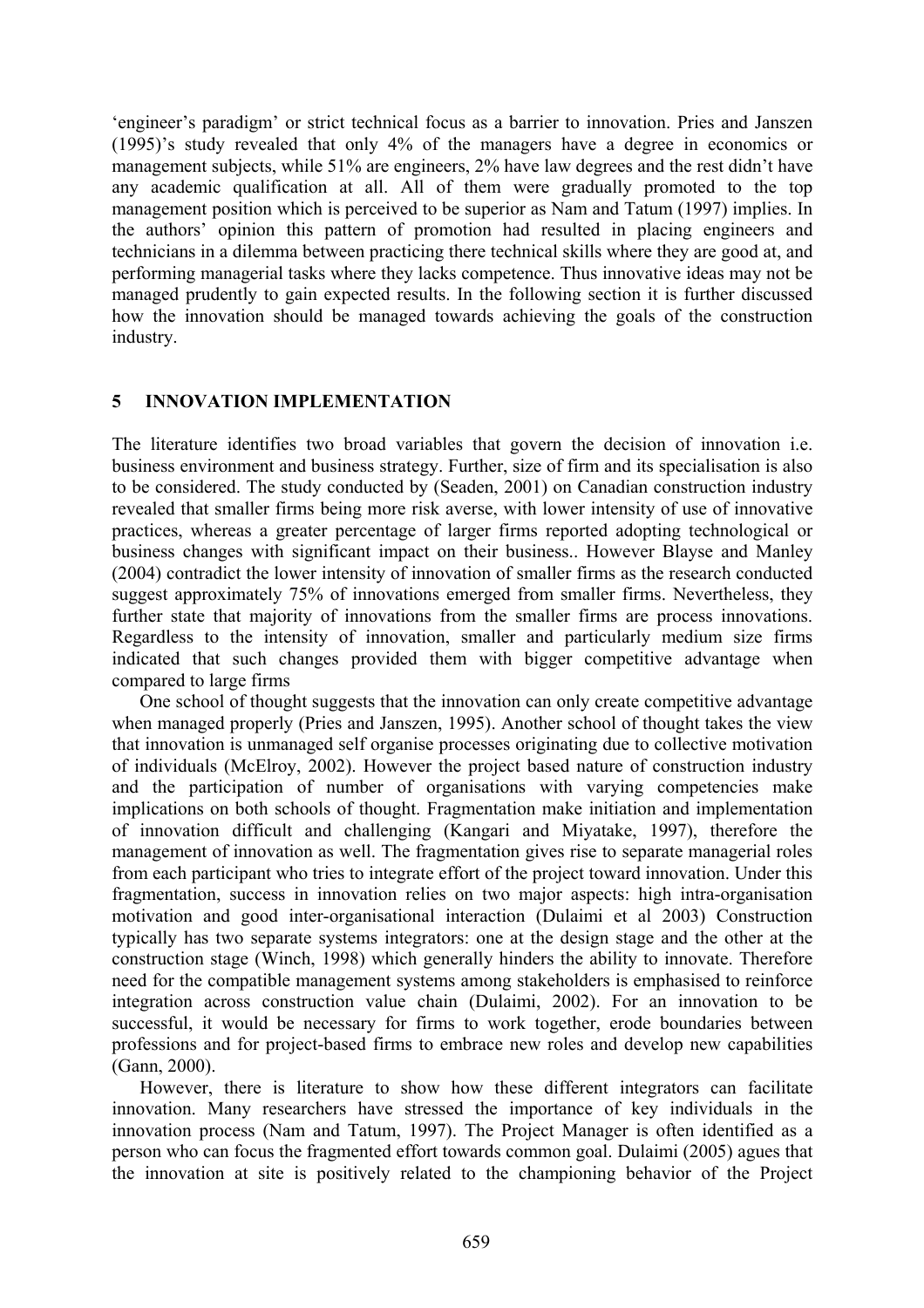Manager. Thus, Project Managers need to exhibit commitment in the innovation process by expending their energy, taking responsibility and reasonable amount of risk. Further positive relationships are established between Project Manager's level of education, size of project and innovativeness of Project Manager's problem solving style to the level of innovation at site (Dulaimi, 2005). Studies of Ling (2003) conducted on construction industry of Singapore shows that interest level of the main consultant when the innovation is being implemented plays a major role in convincing team members of the benefits of innovation.

Identification of key factors is important to manage innovation towards expected goals. Ling (2003) states that to improve the possibility of innovation, expected goals of the innovations should be clearly laid out to the team members, further maximisation of capabilities and commitment exerted at the management and project levels and minimisation of constraints and challenges are also important. Dulaimi et al (2003) agrees with Ling (2003) stating that an innovation may be successfully implemented in the project if effort is put into carrying the innovation through, and there are high expected goals, favourable results and high commitment.

Dulaimi et al (2003) emphasis the need of proper plan to implement innovation with regard to other participants. Organisations that are in pursuit of innovation can derived there plans based on existing models of innovation such as Incremental innovation, Modular innovation, Architectural innovation, System innovation and radical innovation (Slaughter, 1998). Eaton (2001) supports the view that innovation should be selected to suit the context of innovation. He proposes a model which consists of an ordered set of four epochs (factor condition epoch, investment condition epoch, innovation condition epoch, and wealth condition epoch) in which different types of innovation strategies are required. Eaten (2001) further identifies pattern that organisations moves through these epochs, and propose five typologies. A construction organisation in pursuit of innovation can decide on the best suited typology to choose based on epoch it is in.

# **6 CONCLUSION**

Is construction innovative or not? There is literature, as summarised above, to suggest yes as well as no. In the support of innovativeness some argues that the unique nature of each project provides significant opportunity to innovate. Nevertheless, uniqueness is criticised as hindrance as it discourages expenditure on innovation or R&D. Similarly there are diverse views about use of innovation. Some professionals state that they don't do innovation because it is against organisational and industrial culture, whereas some considered innovation as "sustainable competitive advantage". In the authors opinion all these observations are governed by its own context, without reference to the context it is impossible to state which is right or wrong.

Regardless whether the construction industry is innovative or not; there are concerns over the lack of systematic diffusion of innovation through the industry. Previous research attributes lack of innovation not to the lack of capability, but to the absence of a coordinated effort to link market needs and innovative capacity. Productivity growth in construction is far below the national average. Number of firms engaged in product and/or process innovation in construction sector is lesser than other sectors. Further it was found out that construction firms are less open to the external environment and they tend to have poorly developed R&D, with low capacity to absorb ideas from external due to lack of focus of innovation in external sources. However, R&D cannot be considered as a direct measure of innovation despite positive correlation. There are number of occasions where innovation stemmed away from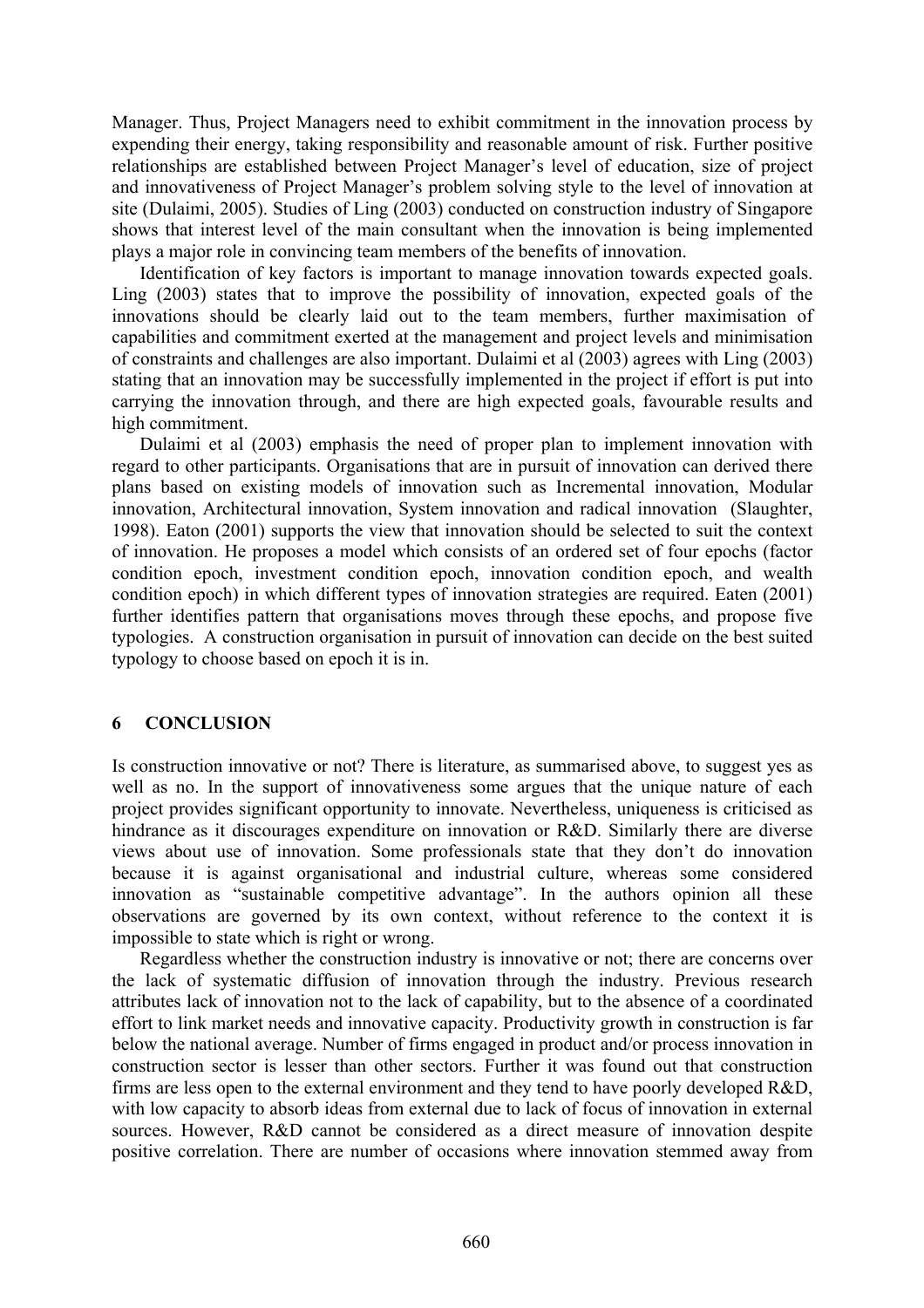R&D facilities. Unfortunately, due to limited official statistics regarding innovation, measures related to R&D is used to access innovativeness.

Structure of industry and constituent organisations affects the level of innovation. It was generally accepted principle that organisations that are relatively programmed and planned have more difficulties in innovating. The fragmented nature of industry, very tight schedules, undue emphasis on cost-cutting measures, economic recession and lowest bidding practice are criticised as a barrier to innovation,

There were concerns regarding the diffusion of benefits of innovation as well. Some research implies that the reluctance of clients to facilitate innovation may be due to the inappropriate diffusion of benefits. If the paying client is to take all the risk of the innovation while the benefit is targeted at the users (in a case of public building or apartment for rental etc) the client may suppress innovation. There is a possibility for this phenomenon to affect other team members as well.

Most researchers suggest the need to eliminate fragmentation to the point that is practical. There is a need for the compatible management systems among stakeholders and to improve the possibility of innovation, expected goals of the innovations should be clearly laid out to them

Finally authors conclude this paper by identifying diffusion of innovation, diffusion of knowledge regarding innovation, diffusion of innovation benefits within construction industry, organisational structures and cultures that promote innovation, management and coordination problems in innovation and measures to assess innovation as areas that requires further study to identify knowledge gaps to be researched in future.

# **7 REFERENCES**

- Blayse, A.M. And Manley, K. (2004), Key influences on construction innovation, *Construction Innovation*, 4, pp143–154
- Dulaimi, M.H., Ling, F.Y.Y., Ofori, G., et al (2002), Enhancing integration and innovation in construction, *Building Research & Information*, 30.4, pp237-247
- Dulaimi, M.H., Nepal, M.P. and Park, M. (2005), A Hierarchical Structural Model of Assessing Innovation and Project Performance, *Construction Management and Economics*, 23.6, pp565-577
- Eaton, D (2001), A temporal typology for innovation within the construction industry, *Construction Innovation*, 1, pp165-179
- Gann, D.M. (2000), *Building Innovation: Complex Constructs in a Changing World*, Thomas Telford, London
- Ivory, C. (2005), The cult of customer responsiveness: is design innovation the price of a client focused construction industry, *Construction Management and Economics*, 23.8, pp861-870
- Kangari, R. and Miyatake, Y. (1997), Developing and Managing Innovative Construction Technologies in Japan, *Journal of Construction Engineering and Management*, 123.1, pp72-78
- Ling, F.Y.Y. (2003), Managing the implementation of construction innovations, *Construction Management and Economics*, 21, pp635–649
- McElroy, M.W. (2002), Social Innovation capital, *Journal of Intellectual Capital*, 3.1, pp30- 39
- Nam, C.H. and Tatum, C.B. (1997), Leaders and champions for construction innovation, *Construction Management Economics*, 15, pp 259-270
- OECD (1996) The Knowledge-Based Economy, Paris.